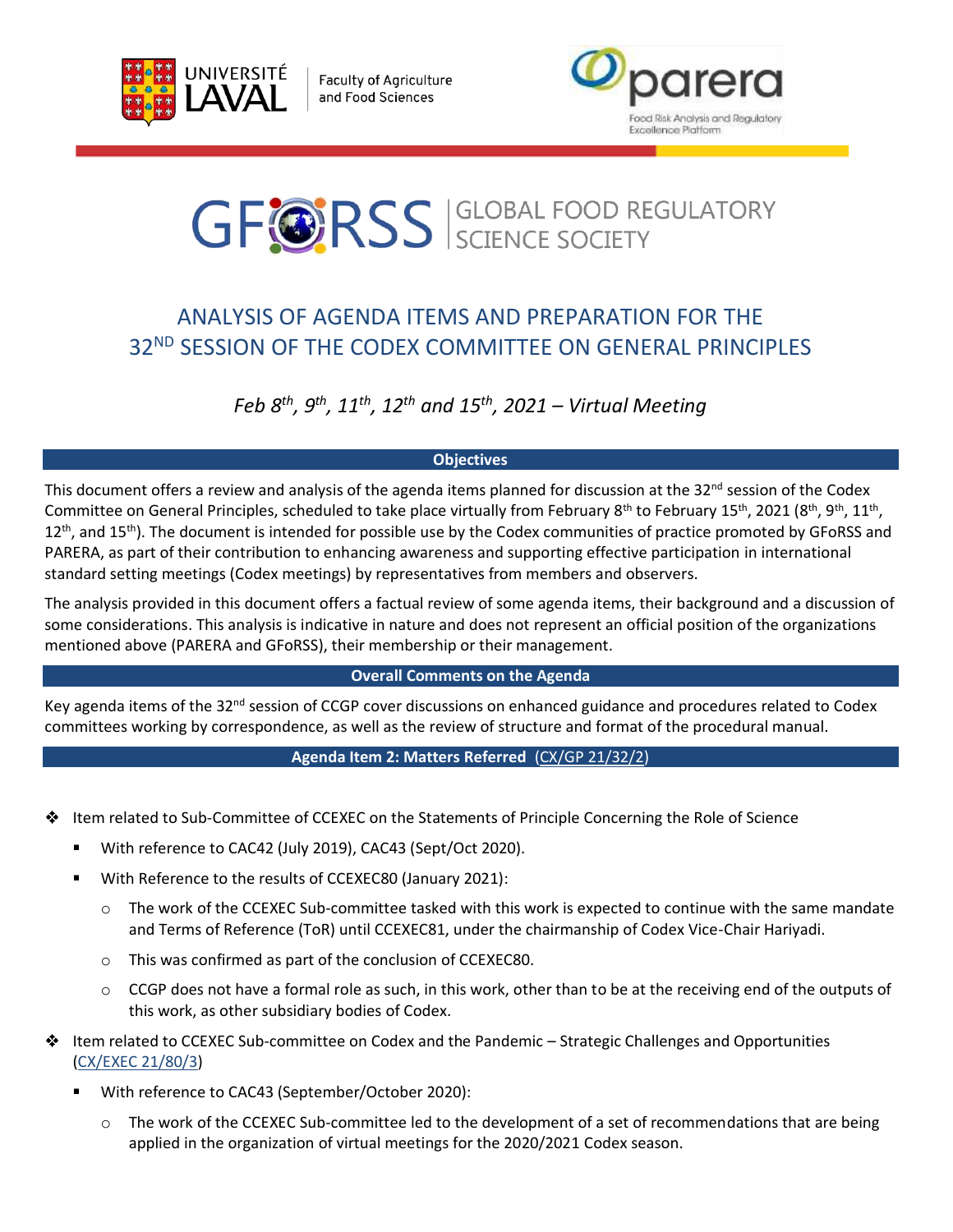- $\circ$  CAC43 examined the outputs of the report and its recommendations; however, did NOT refer it to CCGP. As a result, CCGP is at the receiving end of these outputs as are all other subsidiary bodies of the commission – there is no formal role for the CCGP on this item, if the matter **was not referred explicitly by the Commission.**
- $\circ$  The Commission concluded that no further procedural work is needed at this time, noting that the Codex Secretariat will continue to confer with FAO legal office, with respect to voting matters, if voting was to take place as part of virtual meetings.
- $\circ$  There is an opportunity for all Codex subsidiary bodies to make full use of the remote working mechanisms available and tested during this period. This is equally applicable to Electronic Working Groups.

Overall, it is important to note that all matters referred here are for information.

The formal role of CCGP to review or endorse procedures ("review or endorsement of procedural provisions/texts forwarded by other subsidiary bodies for inclusion in the *Procedural Manual* of the Codex Alimentarius Commission; and the consideration and recommendation of other amendments to the *Procedural Manual*") **only** kicks-in when formally tasked by the Commission.

# **Agenda Item 3 : Information on Activities of FAO and WHO Relevant to the Work of CCGP** [\(CX/GP 21/32/3](http://www.fao.org/fao-who-codexalimentarius/sh-proxy/en/?lnk=1&url=https%253A%252F%252Fworkspace.fao.org%252Fsites%252Fcodex%252FMeetings%252FCX-716-32%252FWD%252Fgp32_03e.pdf) and [CX/GP 21/32/3 Add.1\)](http://www.fao.org/fao-who-codexalimentarius/sh-proxy/en/?lnk=1&url=https%253A%252F%252Fworkspace.fao.org%252Fsites%252Fcodex%252FMeetings%252FCX-716-32%252FWD%252Fgp32_03_Add1e.pdf)

- $\div$  This item is also an information item
- The progress towards the organization of the UN Food Systems Summit (FSS) planned in 2021 is appreciated.
- In accordance with Article 1(b) of the Codex *[Procedural Manual](http://www.fao.org/fao-who-codexalimentarius/sh-proxy/en/?lnk=1&url=https://workspace.fao.org/sites/codex/Shared%20Documents/Publications/Procedural%20Manual/Manual_27/PM27_2019e.pdf)*, Codex is charged with: "*promoting coordination of all food standards work undertaken by international governmental and non-governmental organizations*". As a result, it is important that *the "Codex Secretariat, and the chairperson and vice-chairpersons engage as appropriate in the discussions leading up to the summit"*. This was further reaffirmed in the recent conclusions of the [CCEXEC80 draft](http://www.fao.org/fao-who-codexalimentarius/sh-proxy/en/?lnk=1&url=https%253A%252F%252Fworkspace.fao.org%252Fsites%252Fcodex%252FMeetings%252FCX-702-80%252FReport%252FREP21_EXEC1e_draft.pdf)  [meeting report](http://www.fao.org/fao-who-codexalimentarius/sh-proxy/en/?lnk=1&url=https%253A%252F%252Fworkspace.fao.org%252Fsites%252Fcodex%252FMeetings%252FCX-702-80%252FReport%252FREP21_EXEC1e_draft.pdf) (January 2021) which also *"encouraged Codex Members to engage in the country dialogues on the FSS".*

# **AGENDA ITEM 4: Discussion Paper on Procedural Guidance for Committees Working by Correspondence (CWBC)**  [\(CX/GP 21/32/4](http://www.fao.org/fao-who-codexalimentarius/sh-proxy/en/?lnk=1&url=https%253A%252F%252Fworkspace.fao.org%252Fsites%252Fcodex%252FMeetings%252FCX-716-32%252FWD%252Fgp32_04e.pdf) and [CX/GP 21/32/4 Add.1\)](http://www.fao.org/fao-who-codexalimentarius/sh-proxy/en/?lnk=1&url=https%253A%252F%252Fworkspace.fao.org%252Fsites%252Fcodex%252FMeetings%252FCX-716-32%252FWD%252Fgp32_04_Add1e.pdf)

#### *Background*

The 41<sup>st</sup> session of the Codex Alimentarius Commission (CAC41, July 2018) requested the CCGP to formulate procedural guidance for committees working by correspondence (CWBC) based on and consistent with relevant existing guidance in the Codex *[Procedural Manual](http://www.fao.org/fao-who-codexalimentarius/sh-proxy/en/?lnk=1&url=https://workspace.fao.org/sites/codex/Shared%20Documents/Publications/Procedural%20Manual/Manual_27/PM27_2019e.pdf)*. CCGP31 (2019) established an Electronic Working Group (EWG), chaired by New Zealand and co-chaired by the United States, Germany, and Japan, to make recommendations for consideration at this session.

Due to the COVID-19 pandemic and the postponement of CCGP32 from March 2020 to February 2021, the CCGP CWBC EWG had additional rounds of consultation, in addition t[o Circular Letter \(CL\) 2020/59/OCS-GP,](http://www.fao.org/fao-who-codexalimentarius/sh-proxy/en/?lnk=1&url=https%253A%252F%252Fworkspace.fao.org%252Fsites%252Fcodex%252FCircular%252520Letters%252FCL%2525202020-59-OCS%252Fcl20_59e.pdf) which was due January 15, 2021.



**Faculty of Agriculture**<br>and Food Sciences





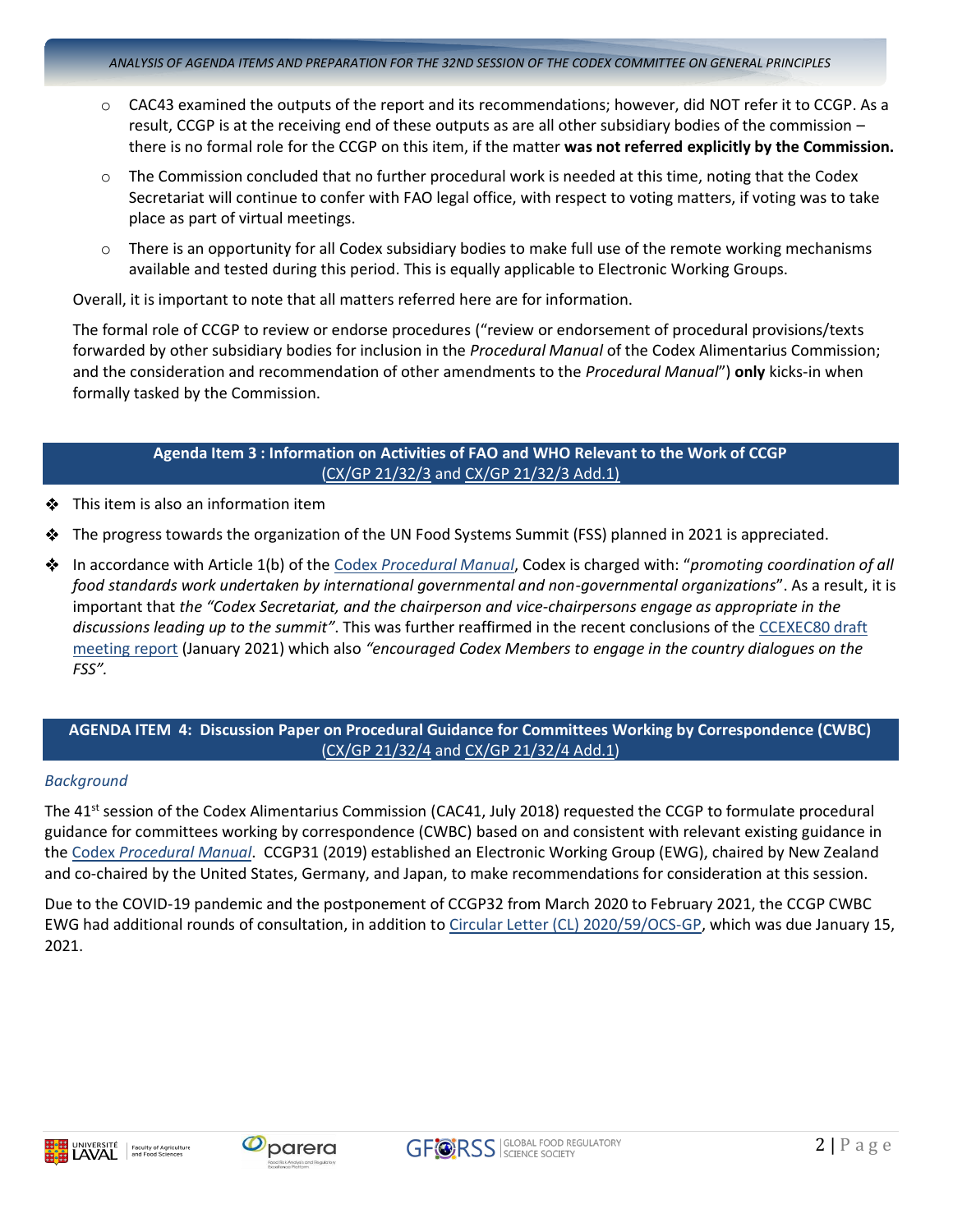#### *Analysis*

- $\clubsuit$  The Electronic Working Group (EWG) has achieved great progress to define elements of procedural guidance for Committees Working By Correspondence (CWBC).
- $\clubsuit$  It is important to maintain the option of committees working by correspondence in Codex, while ensuring consistency of their organization. Clear guidance would help uphold Codex values in the conduct of all Codex committees including CWBC (maintaining the same rules as for the conduct of physical meetings).
- $\clubsuit$  It is important to distinguish Work by Correspondence from Virtual meetings. The latter are covered by discussions at the CAC and CCEXEC and are related to a mode of delivery – for regular committee meetings and the Commission – using technology mediated means, allowing "electronic live participation" instead of "physical participation". Work by correspondence allows for off-line input and progress of the Committee deliberations.
- ❖ Some key points need consideration in relation to the current guidance:
	- This guidance, and the additional provisions to the procedural manual, are welcome and necessary. They will help address consistency of organization and handling of CWBC.
	- Additional clarification and development on certain points, such as: situations when CWBC may be considered a  $\blacksquare$ preferred option (when to resort to this option); and, in guiding chairpersons and members on their roles and participation, may be further required.
	- $\blacksquare$ This guidance may be refined through lessons learnt and experience gathered from the actual organization of CWBC
	- The current guidance identifies, implicitly, situations when CWBC may be applied are related to instances where  $\blacksquare$ consensus is feasible and may be achieved (deemed achievable).
	- A key provision in the guidance relates to measures that can be relied upon, should consensus not be achieved, or should work not progress in a satisfactory manner for CWBC. In particular, referral to other committees working via physical meetings, convening "live" or physical meetings of a Working Group or of the Committee offer some options to address these challenges. Voting should not be resorted to, as part of this practice.
	- It is important that Voting be avoided as part of the practice applied for CWBC.

# *Conclusion*

**Overall, the EWG has accomplished great progress developing the sought-after guidance. The additional input received recently and the deliberations planned during CCGP32 will no doubt help improve the document.** 

**A question remains as to whether this guidance should be included in the procedural manual, or whether it should be considered as part of the guidance offered to chairs of Codex Committees (Chairs Handbook).**

# **AGENDA ITEM 5: Revisions/Amendments to Codex Texts** [\(CX/GP 21/32/5\)](http://www.fao.org/fao-who-codexalimentarius/sh-proxy/en/?lnk=1&url=https%253A%252F%252Fworkspace.fao.org%252Fsites%252Fcodex%252FMeetings%252FCX-716-32%252FWD%252Fgp32_05e.pdf)

#### *Background*

This issue arose at CCGP31 (2019) through a CRD from the Secretariat [\(GP/31 CRD/10\)](http://www.fao.org/fao-who-codexalimentarius/sh-proxy/en/?lnk=1&url=https%253A%252F%252Fworkspace.fao.org%252Fsites%252Fcodex%252FMeetings%252FCX-716-31%252FCRDs%252Fgp31_CRD_10x.pdf), which was filed too late for consideration at that session.

# *Analysis*

This paper discusses issues that may be considered for further clarification in relation to updates to Codex standards, resulting from "corrections, editorial amendments", "substantive amendments" or "revision", with the need to clarify each of these instances. This may be particularly relevant in the case of standards issued by Committees that have since adjourned. The paper offers a discussion of the situations being considered for further guidance and opportunities to





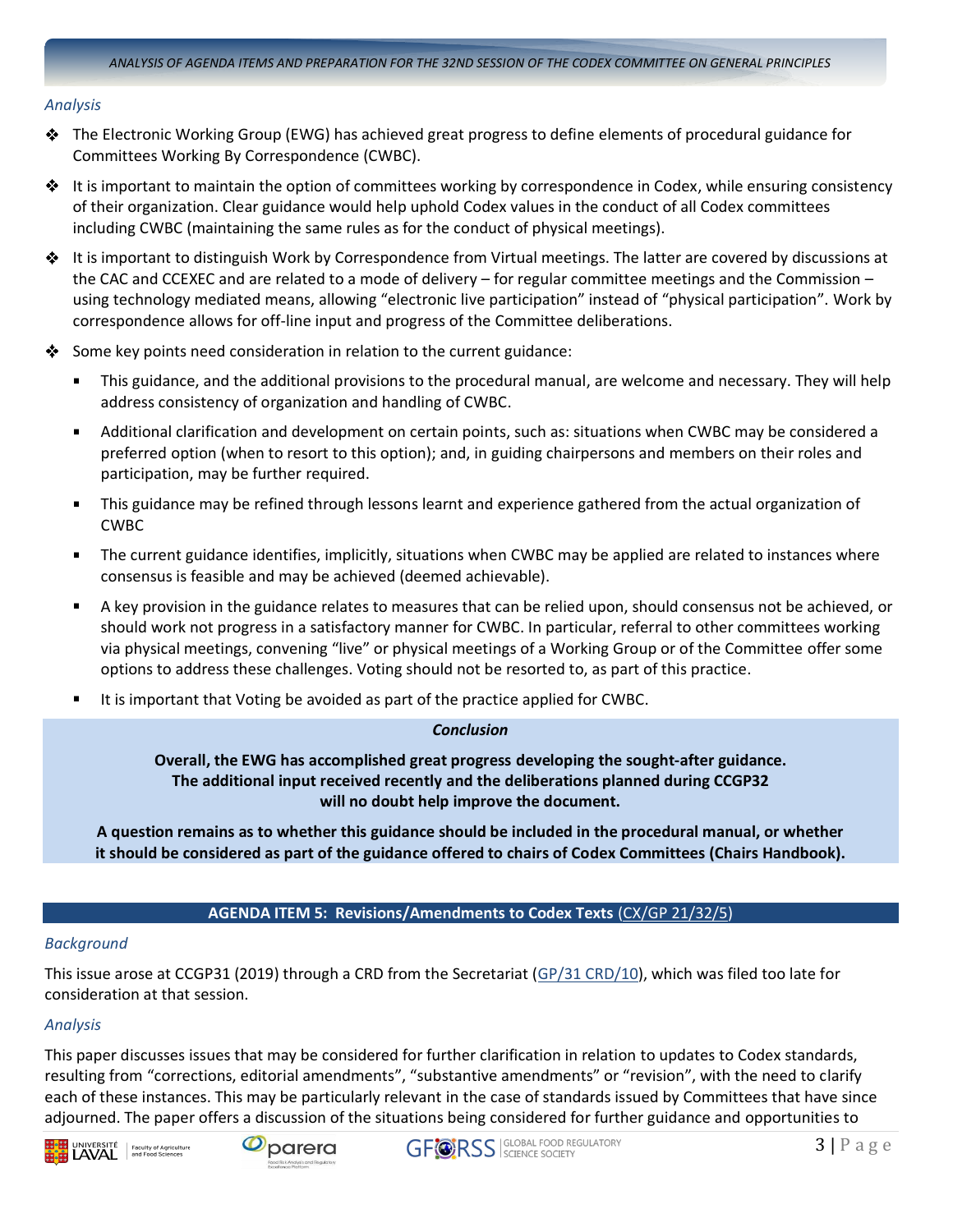handle such change either through a swift consideration by the Commission (after possible advice from CCEXEC) or through a request that a project document accompanies the consideration of change, with the requirement to follow the step process.

In all instances, the Commission remains **the primary decision-maker**, as to the approach to be followed, after consideration of the nature of change. The paper offers possible workflows to be considered more systematically with respect to specific scenarios of change, as they are defined.

CCGP is invited to discuss the need to make such clarifications:

- $\triangle$  Defining the changes that may occur or need to be considered for Codex standards.
- Defining systematic approaches to address the necessary changes along with identifying version tracking. ❖

CCGP will recommend whether the Codex Secretariat pursues the preparation of a more comprehensive document suggesting the guidance for consideration by the Commission, which may be referred to CCGP (tasked to CCGP) to review and endorse.

# *AGENDA ITEM 6: Format and Structure of the Codex Procedural Manual [\(CX/GP 21/32/6\)](http://www.fao.org/fao-who-codexalimentarius/sh-proxy/en/?lnk=1&url=https%253A%252F%252Fworkspace.fao.org%252Fsites%252Fcodex%252FMeetings%252FCX-716-32%252FWD%252Fgp32_06e.pdf)*

#### *Background*

At CCGP31 (2019), the Codex Secretariat volunteered to prepare a paper reviewing avenues to make the [Codex](http://www.fao.org/fao-who-codexalimentarius/sh-proxy/en/?lnk=1&url=https://workspace.fao.org/sites/codex/Shared%20Documents/Publications/Procedural%20Manual/Manual_27/PM27_2019e.pdf)  *[Procedural Manual](http://www.fao.org/fao-who-codexalimentarius/sh-proxy/en/?lnk=1&url=https://workspace.fao.org/sites/codex/Shared%20Documents/Publications/Procedural%20Manual/Manual_27/PM27_2019e.pdf)* more accessible and easier to use. CCGP31 further clarified that the planned review "did not have the objective to make substantive changes but would seek to improve the usability of the PM".

# *Analysis*

The work undertaken by the Codex Secretariat on a searchable online version of the Codex *[Procedural Manual](http://www.fao.org/fao-who-codexalimentarius/sh-proxy/en/?lnk=1&url=https://workspace.fao.org/sites/codex/Shared%20Documents/Publications/Procedural%20Manual/Manual_27/PM27_2019e.pdf)* is valuable.

It is well noted that, should there be any need for changes to the Codex *[Procedural Manual](http://www.fao.org/fao-who-codexalimentarius/sh-proxy/en/?lnk=1&url=https://workspace.fao.org/sites/codex/Shared%20Documents/Publications/Procedural%20Manual/Manual_27/PM27_2019e.pdf)*, the Codex Secretariat should inform the Commission who will determine if / which issue(s) should be referred to CCGP. As per the TOR of the CCGP, the Commission continues to be the sole body able to task/refer items to the CCGP for consideration.

As noted under para 3.3 of the Secretariat paper, it is important that the Codex *[Procedural Manual](http://www.fao.org/fao-who-codexalimentarius/sh-proxy/en/?lnk=1&url=https://workspace.fao.org/sites/codex/Shared%20Documents/Publications/Procedural%20Manual/Manual_27/PM27_2019e.pdf)* be made available in a downloadable PDF format, either in its entirety or by sections.

# *AGENDA ITEM 7: Discussion Paper on Monitoring the Use of Codex Standards [\(CX/GP 21/32/7\)](http://www.fao.org/fao-who-codexalimentarius/sh-proxy/en/?lnk=1&url=https%253A%252F%252Fworkspace.fao.org%252Fsites%252Fcodex%252FMeetings%252FCX-716-32%252FWD%252Fgp32_07e.pdf)*

# *Background*

This paper was volunteered by the Delegation of France, subsequent to discussions at CCGP31, where no consensus was reached with regard to pursuing the establishment of a new monitoring mechanism for Codex standards and their adoption.

# *Analysis*

The discussion paper offers a review of various practices of international organizations, particularly those involved in standardization-related activities, measuring the adherence of its members to the outputs / standards issued by the organization.

It links this effort to the current commitment expressed in the Codex Strategic Plan 2020-2025 (adopted by CAC42 in July 2019) under Strategic Goal 3 (Increase impact through the recognition and use of Codex standards), to develop a mechanism to measure impacts of Codex standards.

The paper notes a previous practice applied by Codex, related to the "Acceptance Procedure", which was revoked in 2005, "due to the fact that Codex Members did not apply it in practice" – quoted from the discussion paper.